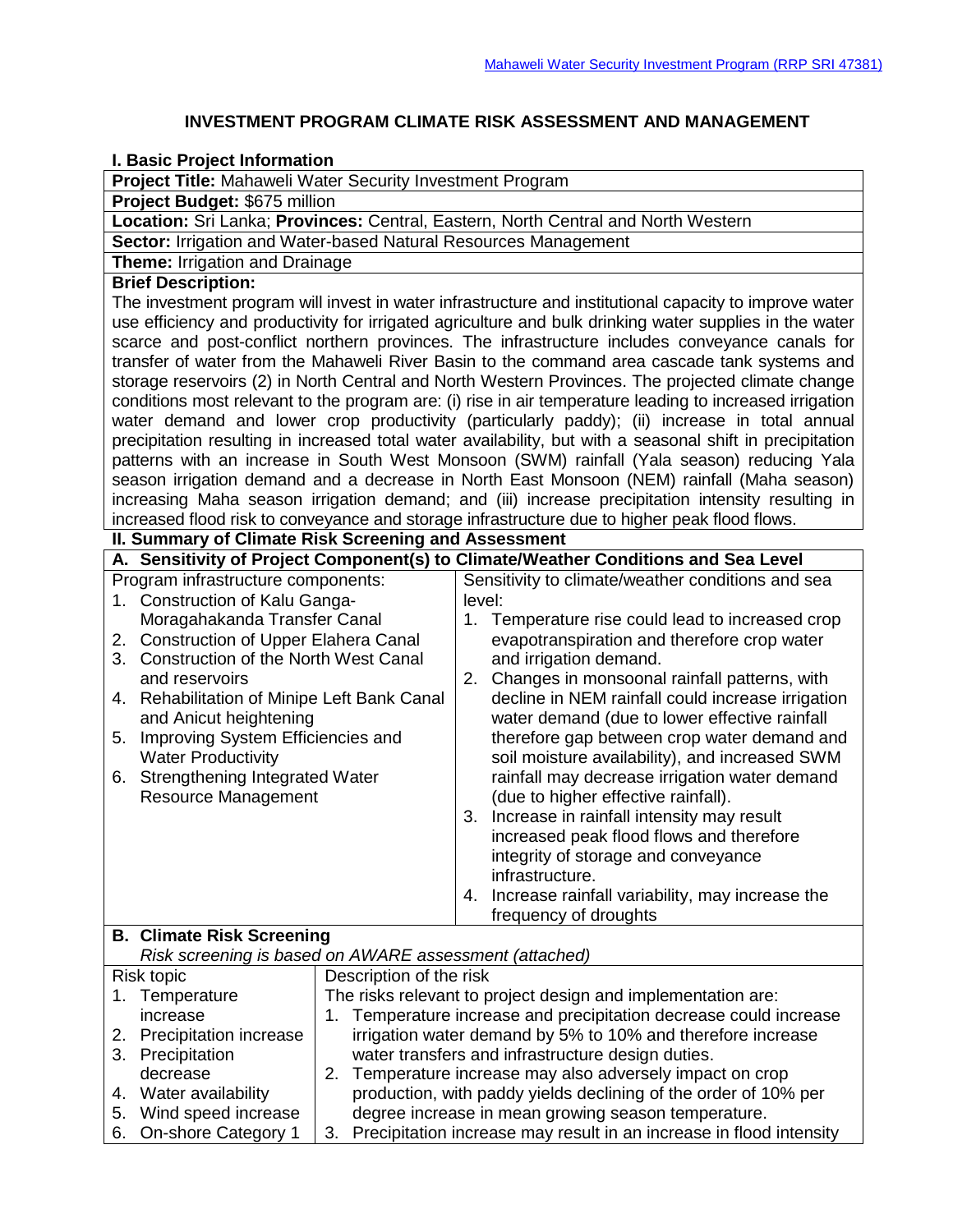| storms                                                                                                                                                                                                                                                                                                                                                                                                                                                                                                                                                                                                                                                                                                                                                                                                                                                                                                                                                                                                                                                                                                                                                                                                                                                                                                                                                                                                                 | and frequency, and therefore impact on conveyance infrastructure<br>(storage and cross structures) and irrigated lands.<br>4. Precipitation decrease in the NEM (Maha season) may increase<br>irrigation water demand.                                                                                                                                                                                                                                                                                                                                                                                                                                                                                                                                                                                                                                                                                                                                                                                               |  |  |  |  |  |
|------------------------------------------------------------------------------------------------------------------------------------------------------------------------------------------------------------------------------------------------------------------------------------------------------------------------------------------------------------------------------------------------------------------------------------------------------------------------------------------------------------------------------------------------------------------------------------------------------------------------------------------------------------------------------------------------------------------------------------------------------------------------------------------------------------------------------------------------------------------------------------------------------------------------------------------------------------------------------------------------------------------------------------------------------------------------------------------------------------------------------------------------------------------------------------------------------------------------------------------------------------------------------------------------------------------------------------------------------------------------------------------------------------------------|----------------------------------------------------------------------------------------------------------------------------------------------------------------------------------------------------------------------------------------------------------------------------------------------------------------------------------------------------------------------------------------------------------------------------------------------------------------------------------------------------------------------------------------------------------------------------------------------------------------------------------------------------------------------------------------------------------------------------------------------------------------------------------------------------------------------------------------------------------------------------------------------------------------------------------------------------------------------------------------------------------------------|--|--|--|--|--|
| <b>Climate Risk Classification</b><br>The AWARE classification of the project is High Risk, and risk topics are classified as:<br>temperature increase - high; precipitation increase - high; flood - high; precipitation decrease -<br>high; wind speed increase – medium; and on-shore Category 1 storms – high.                                                                                                                                                                                                                                                                                                                                                                                                                                                                                                                                                                                                                                                                                                                                                                                                                                                                                                                                                                                                                                                                                                     |                                                                                                                                                                                                                                                                                                                                                                                                                                                                                                                                                                                                                                                                                                                                                                                                                                                                                                                                                                                                                      |  |  |  |  |  |
| <b>C. Climate Risk Assessment</b><br>Under the A2 scenario, average annual mean temperature within the Mahaweli Basin is projected<br>to rise 1.8°C by 2050s. Annual precipitation is projected to increase 85mm (4.2%). Precipitation in<br>the December-April period (largely corresponding to the North-East Monsoon) is projected to<br>decrease by 3.8% while an increase of 11% is projected for the May-November period<br>(corresponding to the South-West Monsoon).                                                                                                                                                                                                                                                                                                                                                                                                                                                                                                                                                                                                                                                                                                                                                                                                                                                                                                                                           |                                                                                                                                                                                                                                                                                                                                                                                                                                                                                                                                                                                                                                                                                                                                                                                                                                                                                                                                                                                                                      |  |  |  |  |  |
| III. Climate Risk Management Response within the Project                                                                                                                                                                                                                                                                                                                                                                                                                                                                                                                                                                                                                                                                                                                                                                                                                                                                                                                                                                                                                                                                                                                                                                                                                                                                                                                                                               |                                                                                                                                                                                                                                                                                                                                                                                                                                                                                                                                                                                                                                                                                                                                                                                                                                                                                                                                                                                                                      |  |  |  |  |  |
| impacts.                                                                                                                                                                                                                                                                                                                                                                                                                                                                                                                                                                                                                                                                                                                                                                                                                                                                                                                                                                                                                                                                                                                                                                                                                                                                                                                                                                                                               | The investment program will help better cope with climate variability and change through:<br>1. The construction of irrigation conveyance and water storage infrastructure to transfer<br>water from the Mahaweli River Basin to water scarce northern provinces. The program<br>outputs include the Kalu Ganga - Moragahakanda Transfer Canal, Upper Elahera Canal,<br>North Western Province Canal and reservoirs (2), and rehabilitation of the Minipe Left<br>Bank Canal and heightened anicut. The target indicator is the average annual transfer of<br>1,100 MCM of available excess water in the Mahaweli River to the target areas of the<br>North Western Province Canal and North Central Province Canal, and supply of 320 MCM<br>to the Minipe Left Bank command area, all with a combined irrigated area of 84,000<br>hectares. The infrastructure design incorporates a 10% design surcharge for potential<br>increases in demand and peaks flows, which is within the likely range of climate change |  |  |  |  |  |
| 2. Potential increases in irrigation water demand due to temperature rise and lower North-<br>East monsoon rainfall will be mitigated through implementation of a range of climate<br>adaptation measures identified in the two project water management components;<br>Strengthening Integrated Water Resources Management (SIWRM) and Improving System<br>Efficiencies and Water Productivity (ISEWP). The non-engineering adaptation measures<br>include:<br>The SIWRM package will improve Mahaweli River Basin and Mahaweli scheme<br>planning and management by: upgrading the scheme's simulation model/DSS,<br>strengthening of MASL's capacity, capacity strengthening of the Water Management<br>Panel (WMP) (multi-sector stakeholder committee responsible for scheme planning<br>and management), and strengthening of water allocation and reservoir operation rules,<br>for normal and drought operation.<br>The ISEWP package will improve water productivity through improved management of<br>$\bullet$<br>the irrigation systems and at the farm-level including:<br>Improved management of cascade irrigation systems, with improved planning<br>$\circ$<br>and management of water allocation (issues), through improved monitoring,<br>improved capacity of system operation (Department of Irrigation for main<br>canals and Farmer Organisations of secondary and tertiary canals). These will |                                                                                                                                                                                                                                                                                                                                                                                                                                                                                                                                                                                                                                                                                                                                                                                                                                                                                                                                                                                                                      |  |  |  |  |  |
| $\circ$                                                                                                                                                                                                                                                                                                                                                                                                                                                                                                                                                                                                                                                                                                                                                                                                                                                                                                                                                                                                                                                                                                                                                                                                                                                                                                                                                                                                                | be demonstrated in Tranche 1 in case systems (pilots) within the investment<br>program's projects (3) and further expanded to other systems in the Mahaweli<br>Scheme in Tranche 3.<br>Improved farm productivity and on-farm irrigation efficiency in Tranche 1 by<br>development of pilot demonstrations within the case irrigation systems (above)<br>and further promoted within Mahaweli Scheme in Tranche 3. The proposed<br>improvement interventions for the pilot demonstrations include:                                                                                                                                                                                                                                                                                                                                                                                                                                                                                                                   |  |  |  |  |  |